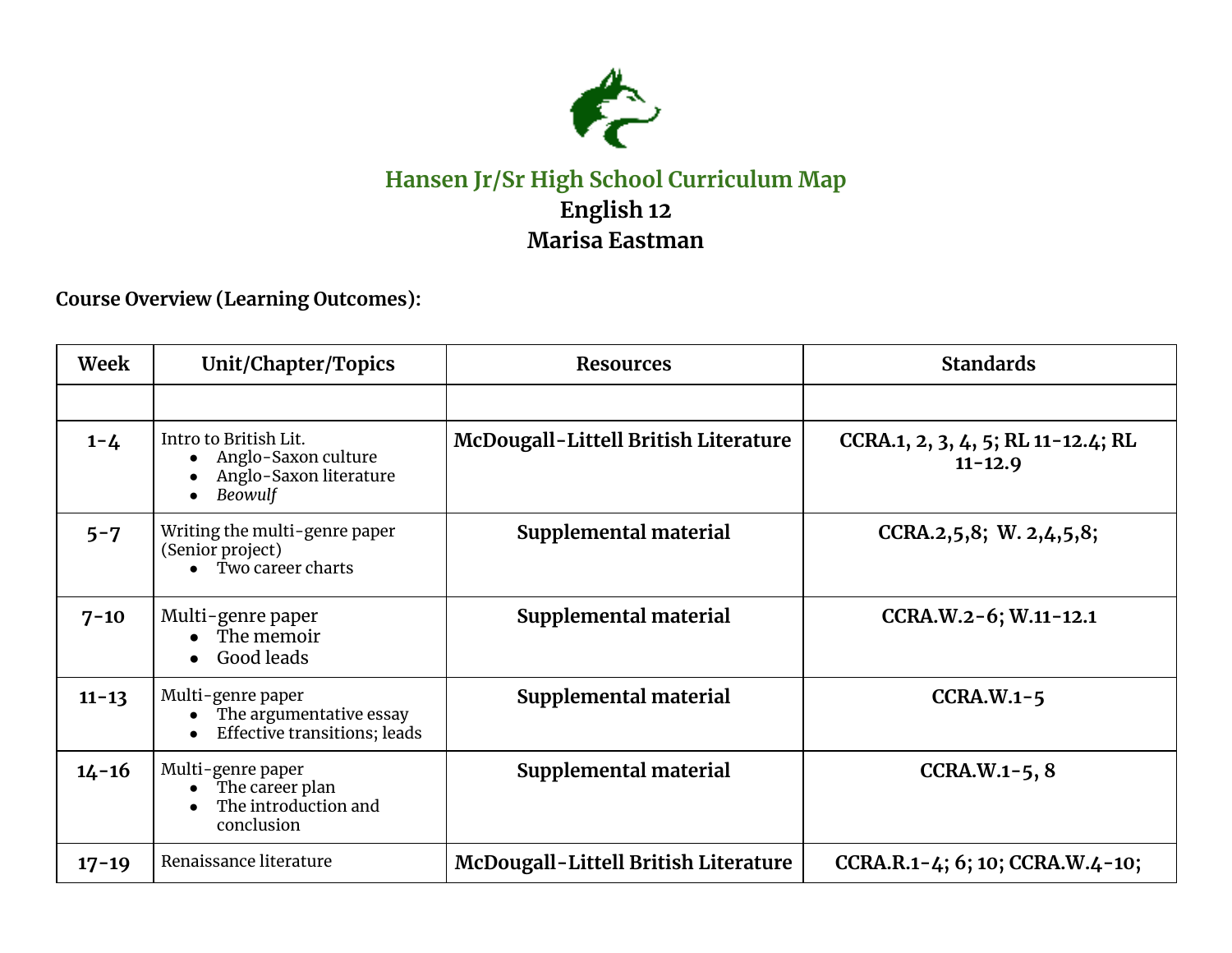|           | Renaissance culture<br>$\bullet$<br>Renaissance art<br>$\bullet$<br>Renaissance literature and<br>influences<br>Chain of Being<br>$\bullet$<br>Catholicism vs.<br>Protestantism<br>Macbeth<br>The sonnets<br>Write sonnet<br>FINAL EXAM, SEMESTER I |                                             | RL.11-12.4, 9;CCRA.W.2-6; W.11-12.1                                  |
|-----------|-----------------------------------------------------------------------------------------------------------------------------------------------------------------------------------------------------------------------------------------------------|---------------------------------------------|----------------------------------------------------------------------|
| $20 - 26$ | The Romantics<br>Poetry<br>$\bullet$<br>Frankenstein<br>Style<br>$\bullet$<br>Stanza structure<br>Paraphrase<br>$\bullet$<br>Poem composition<br>Quick writes: response to literature<br>and video presentation                                     | <b>McDougall-Littell British Literature</b> | CCRA. R.1-10; RL.11-12.4 and 9; L.<br>11-12.2;CCRA.W.2-6; W.11-12.1  |
|           |                                                                                                                                                                                                                                                     |                                             |                                                                      |
| $27 - 29$ | The Victorians<br>Victorian culture<br>$\bullet$<br>Victorian art and culture<br>Colonialism and empire<br>$\bullet$<br>building<br>• Darwin<br>Quick writes: imitation and<br>reflective essay                                                     | <b>McDougall-Littell British Literature</b> | CCRA. R.1-10; RL.11-12.4 and 9; L.<br>11-12.2; CCRA.W.2-6; W.11-12.1 |
| $30 - 33$ | Modern<br>World Wars<br>$\bullet$<br>Modern poetry<br>Voice<br>$\bullet$<br>Tone<br>Realism<br>$\bullet$<br>Self-expression compositions                                                                                                            | McDougall-Littell British Literature        | CCRA. R.1-10; RL.11-12.4 and 9; L.<br>11-12.2; CCRA.W.2-6; W.11-12.1 |